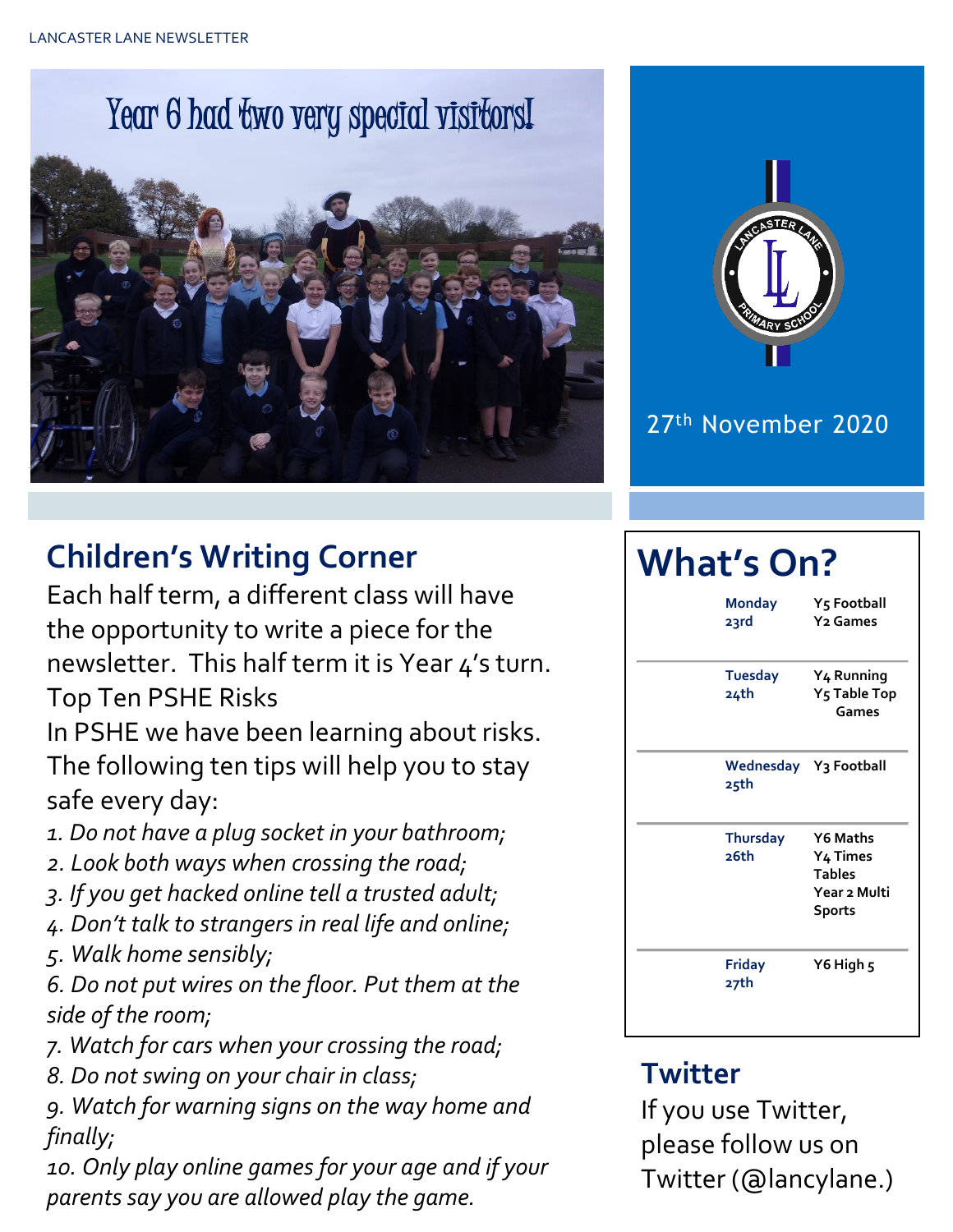# **Covid 19 Risk Assessment**

**Changes To Our Risk Assessment -** No additional changes from the ParentMail sent last week.

# **PTA Gift Day**

On FRIDAY 11TH DECEMBER the PTA will be holding their annual gift day. The children will have the opportunity to 'Christmas shop' for a present for someone special. Presents costing £1 will be on display for the children to choose from. The presents will be gift wrapped over the weekend ready for them to take home the following week. We will be sending home BLUE money envelopes week beginning 7th December. If your child would like to take part in this activity please send  $\epsilon_1$  in the blue envelope **on the day** (FRIDAY 11TH DECEMBER) clearly marked with your child's name. To enable this to happen we need donations of any new and unused items (e.g. gift sets, jewellery, smellies, unopened chocolate boxes, cute ornaments) that would be suitable for a child to buy an adult. If you have any of these items they would be greatly appreciated. Please drop off at the school office entrance in the marked box.

## **Christmas**

A Parentmail will be sent out next week detailing the events and activities that will be taking place in school during December as we look forward to Christmas.

## **Welcome**

On Monday we welcome Miss Rebecca Drinkwater to Year 5 who will be working under Mr Wood's close supervision in Y5 as part of her teacher training.